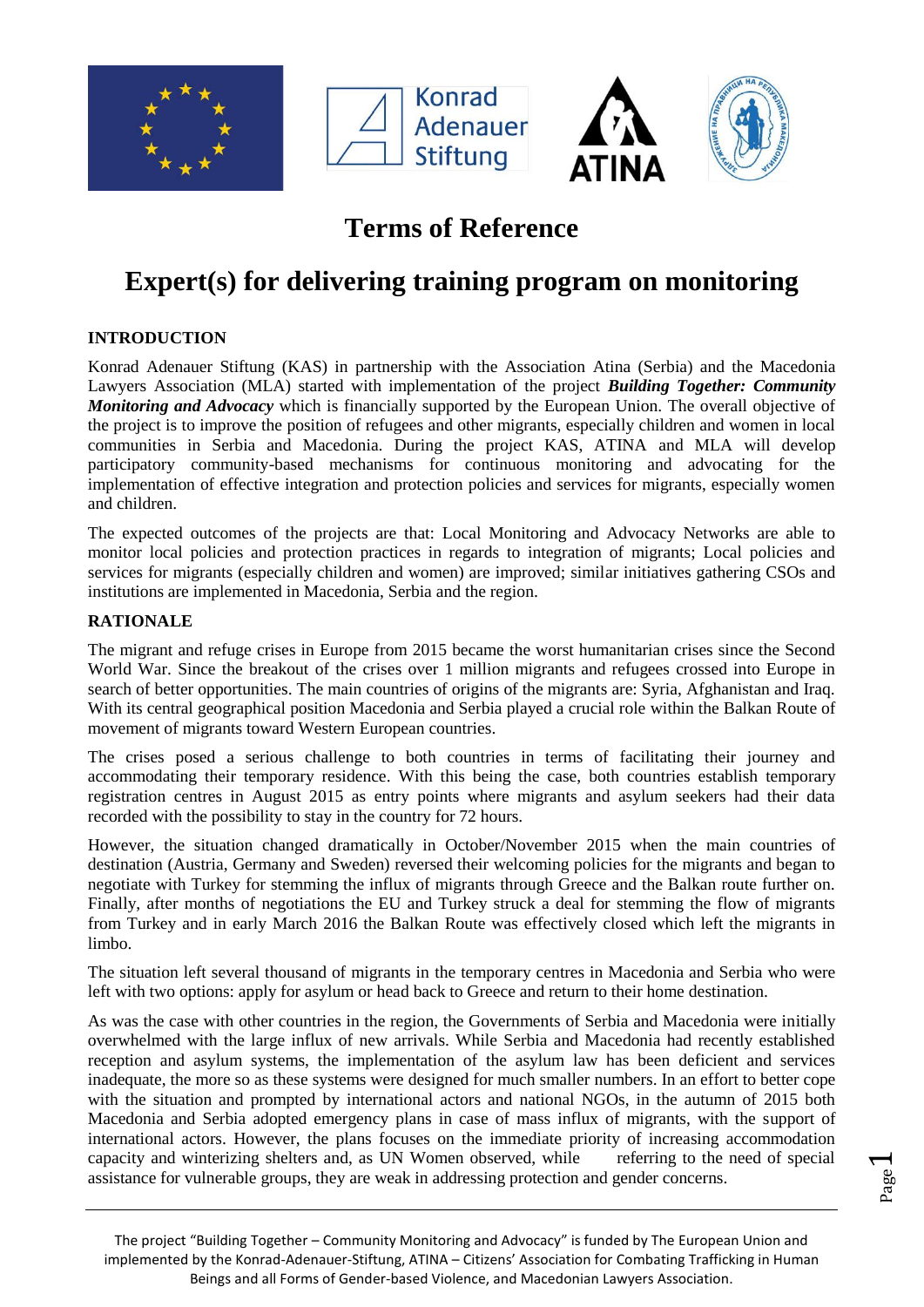







Recently, there have been some promising developments at the policy levels in both countries. For instance, in Macedonia, Standard Operating Procedures (SOP) have been developed for processing unaccompanied children (November 2015), and for other categories of vulnerable refugees and migrants, including the elderly, pregnant women, single parents (April/May 2016), while SOP for the prevention and response to SGBV in the refugee crisis are currently under consideration.11 The Serbian government adopted the "National Strategy for Gender Equality for the period 2016-2020", which includes women refugees as a vulnerable group at risk of discrimination. A new draft Law on Asylum and Temporary Protection is currently being considered, which should improve the asylum procedure.

Migrants' protection is a complex issue involving a wide range of aspects which need to be addressed by adopting a multidisciplinary and intersectoral approach. Dominant discourse in policy debates emphasises migration aspects, transnational collaboration and national actions, leaving out human rights and protection aspects and the most relevant actors in protection of migrants, especially the most vulnerable ones – local communities.

#### **SCOPE OF WORK**

The **Expert(s) for delivering training program on monitoring** will be responsible for increasing the capacities of the Local Networks for monitoring of local policies in 4 municipalities in Macedonia on the position of migrants in Macedonia.

The trainer should deliver the training according to the training curricula developed by the Expert for developing the training methodology for monitoring.

The four Local Networks in Macedonia will be consisted of representatives of community-based CSOs, centres for social work, educational and health institutions, police units, local self-governments, etc. One Local network will be consisted of minimum of 10 members and maximum 20 members.

As a result of the training, the Local Networks should be able to monitor the implementation of relevant local strategies and action plans related to the protection of migrants, but also, the quality of services provided to migrants in the local communities.

Specific tasks:

- 1. Coordinating with the Expert Team and the Lead Expert in delivering the training program
- 2. Implement four two-day trainings with the Local Networks in 4 municipalities in Macedonia;
- 3. Develop report from the training, including participants' evaluation and self-reflection on the improvements in knowledge and skills in advocacy.

### **QUALIFICATIONS AND COMPETENCES**

- A minimum of 5 years of experience with a proven professional record in working in the field of training implementation;
- Excellent knowledge of the national and local policies concerning human rights, migrants' and refugees' protection. Specific knowledge on gender sensitive and age appropriate assistance will be considered as an asset;
- Experience in developing and delivering interactive and innovative training approaches engaging grassroots communities
- Experience in creating and implementing monitoring activities